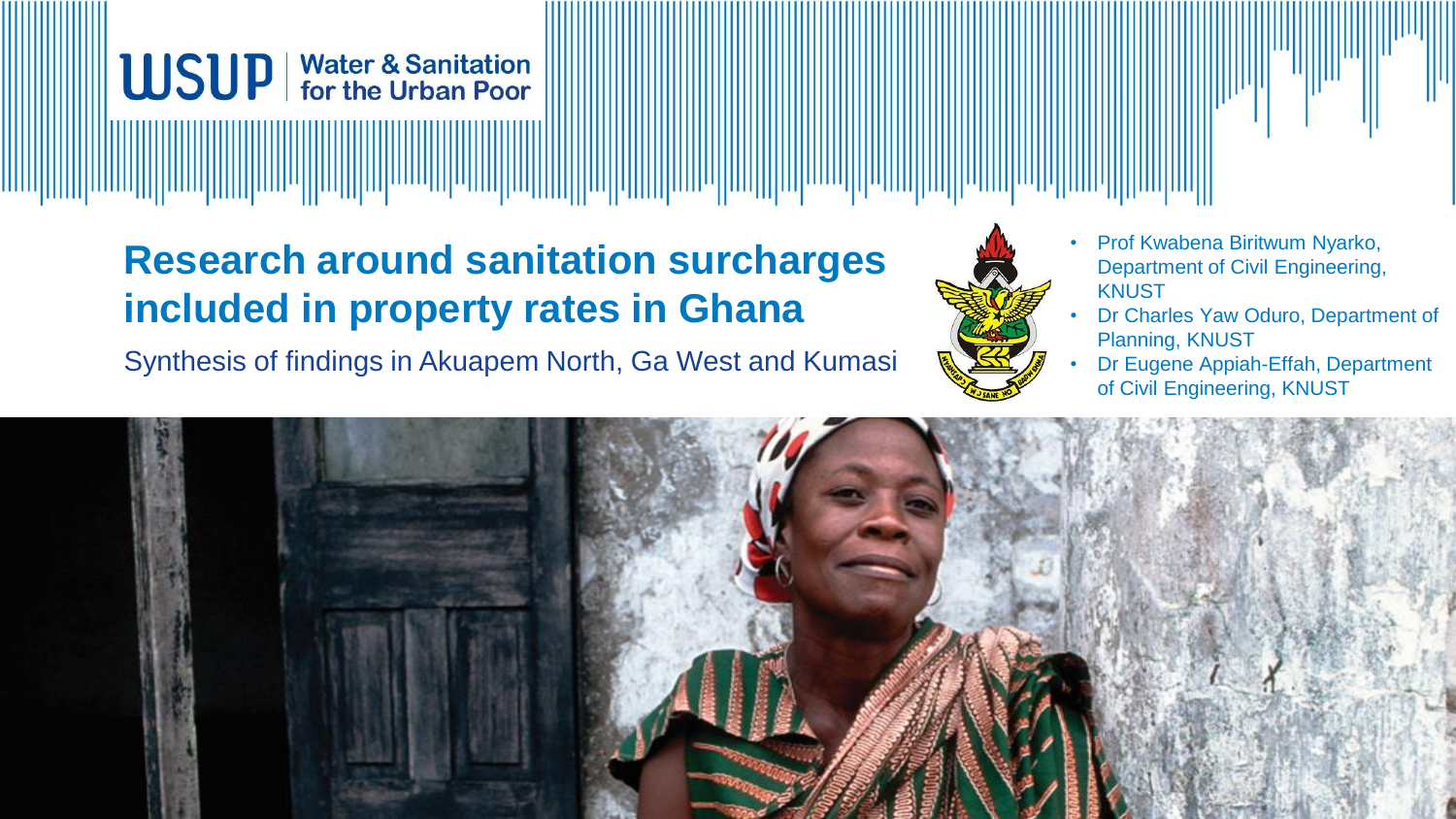

- Introduction
- Profile of study areas
- Approach and methodology
- Presentation of key findings
- Recommendations
- Conclusions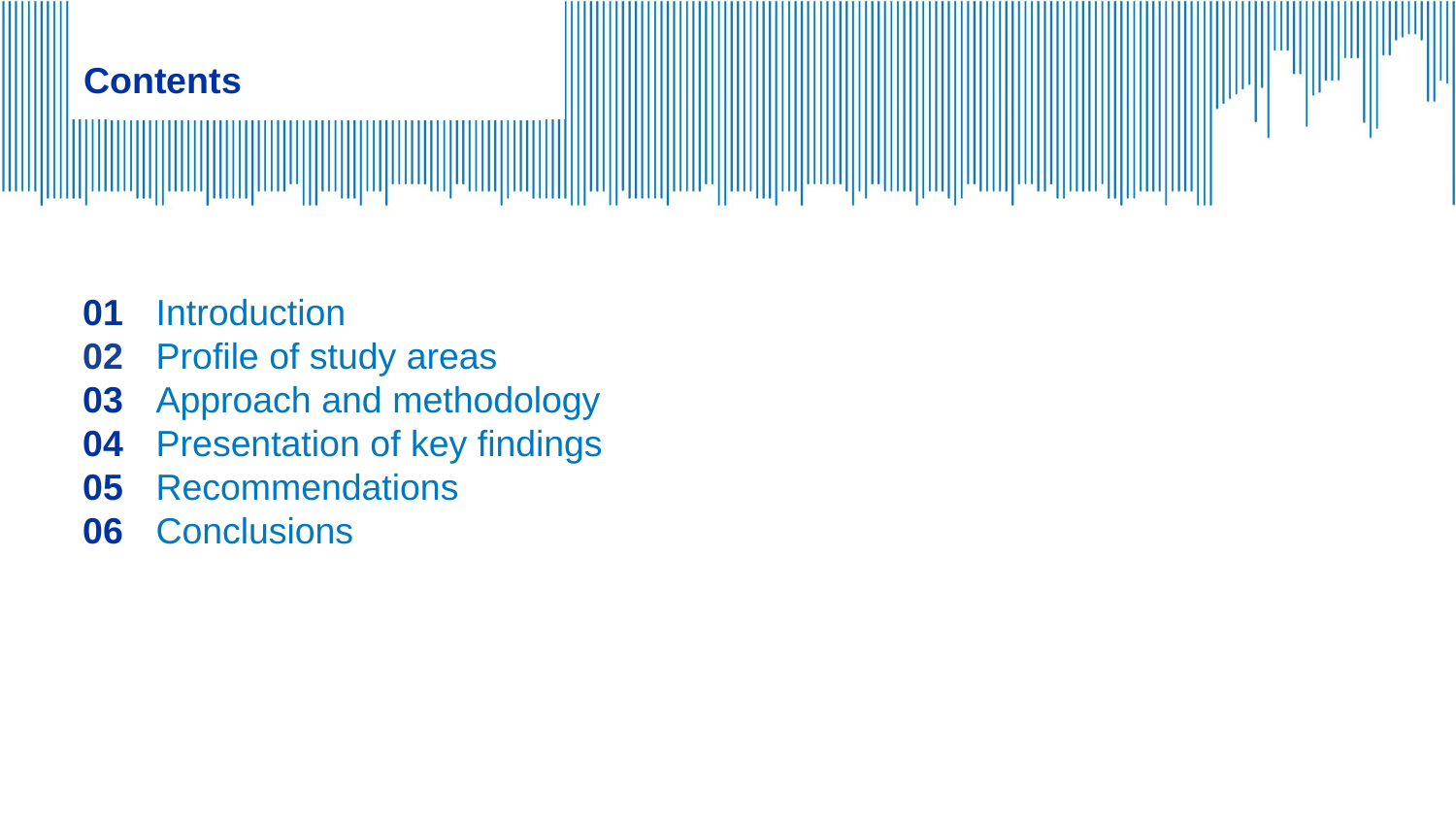#### **Introduction**

- ‒ Sub-Saharan Africa is threatened by poor sanitation resulting from urbanisation.
- ‒ However, funding for sanitation is a major challenge for most MMDAs.
- ‒ Main sources of funding for MMDAs are:
	- ‒ District Assemblies Common Fund (DACF)
	- ‒ Internally Generated Funds (IGFs)
	- ‒ Central Government Budget Allocations to institutions such as the Environmental Health and Sanitation Directorate (EHSD) of MSWR.
	- ‒ Donor support through programmes and projects
- ‒ Despite these financial arrangements, Ghana is still bedeviled with sanitation challenges.
- ‒ The main reason for these challenges is the failure of MMDAs to mobilize adequate resources for the effective management of sanitation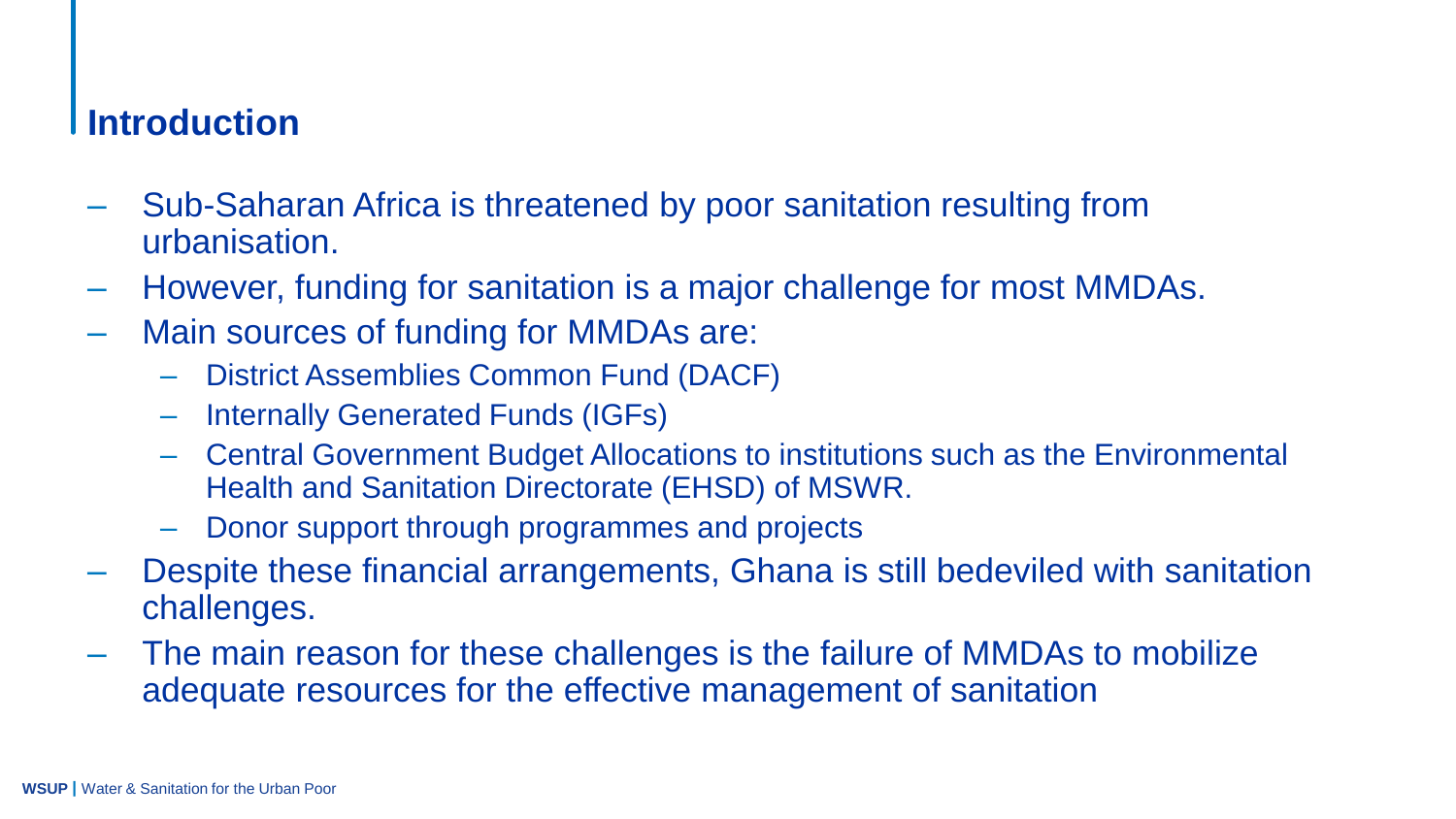#### **Introduction**

- ‒ To address the challenges of sanitation financing, sanitation surcharges have been introduced in the Akwapim North and Ga West Municipalities
	- In 2013, the Akuapem North Municipal Assembly introduced an annual flat levy of GHC 5 as the surcharge, which is added to property rate.
	- ‒ Similarly, with support from WSUP, the Ga West Municipal Assembly approved and introduced in October 2016 a 10% surcharge on property rate
- ‒ The aim of the initiative is to generate additional revenue to supplement existing sources of funding for sanitation service delivery
- ‒ Revenue from the surcharge is supposed to be ring-fenced for the delivery of sanitation services in the two municipalities
- ‒ The sanitation surcharge approach is new in Ghana and little is known about whether and how it is working in the two districts
- ‒ The Department of Civil Engineering, KNUST, was commissioned by WSUP to research the implementation of the surcharge in the two districts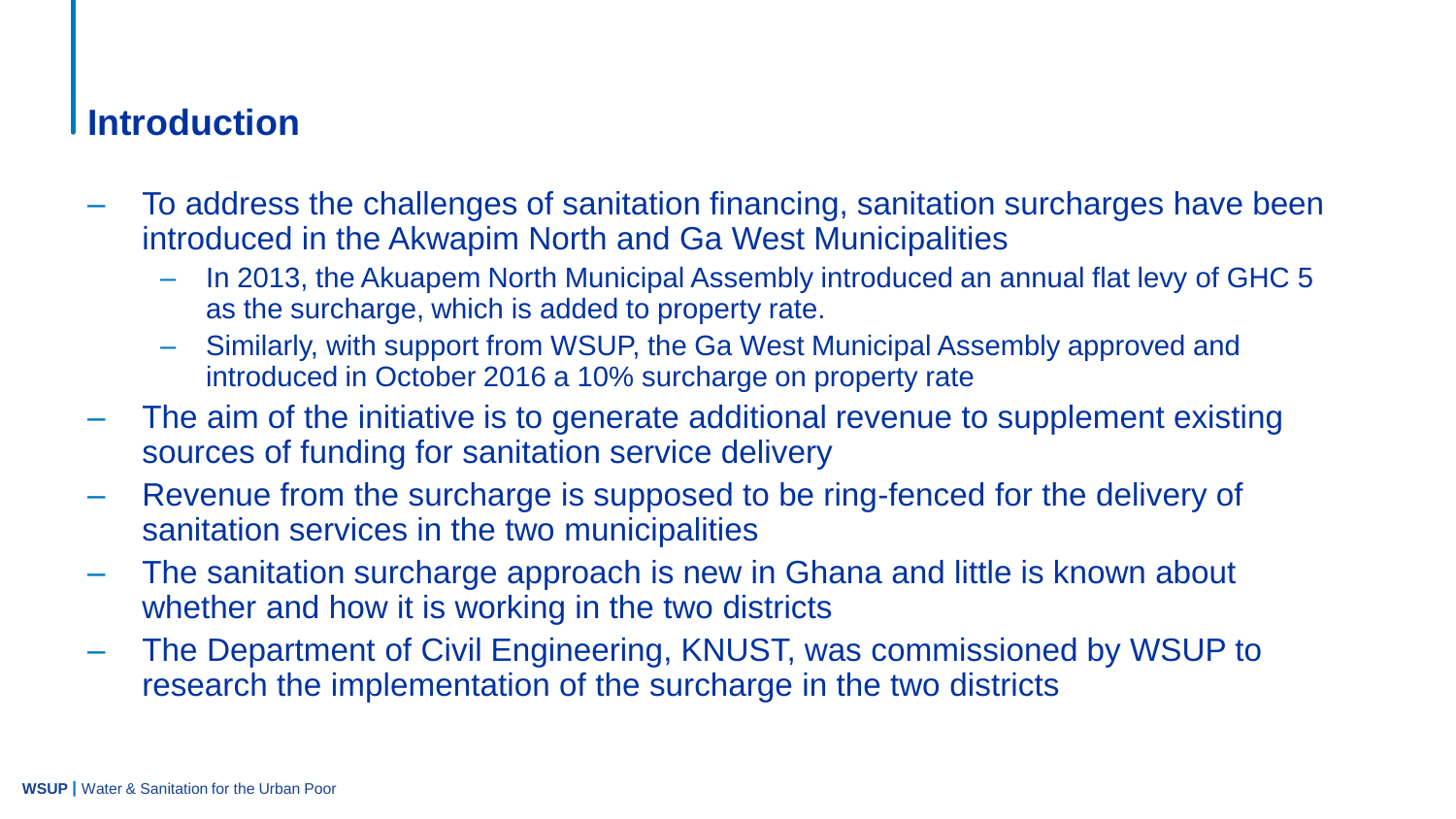## **Objectives**

The main objective of the research was to help identify ways of ensuring that sanitation surcharges are:

- a) collected effectively (i.e. in significant amount), and
- b) disbursed in a cost-effective and pro-poor manner.

The specific objectives were to:

- ‒ assess the history process, magnitude and use of the surcharge to date
- ‒ explore taxpayer attitudes to the [existing or potential] surcharge, through both qualitative research and large-scale survey;
- ‒ explore decision-maker attitudes to the [existing or potential] surcharge; and
- ‒ identify, through structured stakeholder consultation and financial analysis, possible expenditures of revenues generated.

For KMA: The main objective of the research was to explore the possibility of implementing the sanitation surcharge.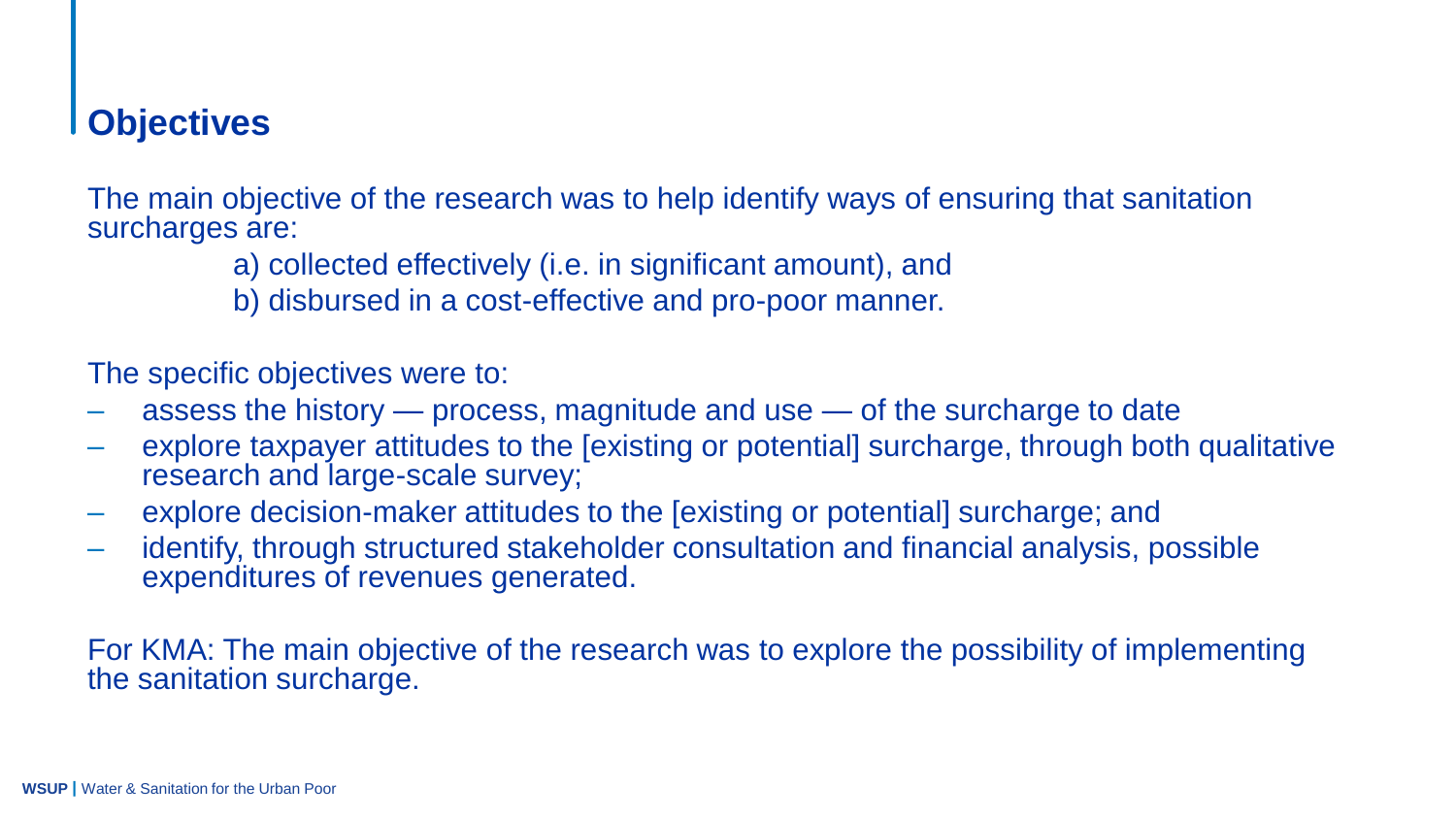### **Study areas**



## Akuapem North



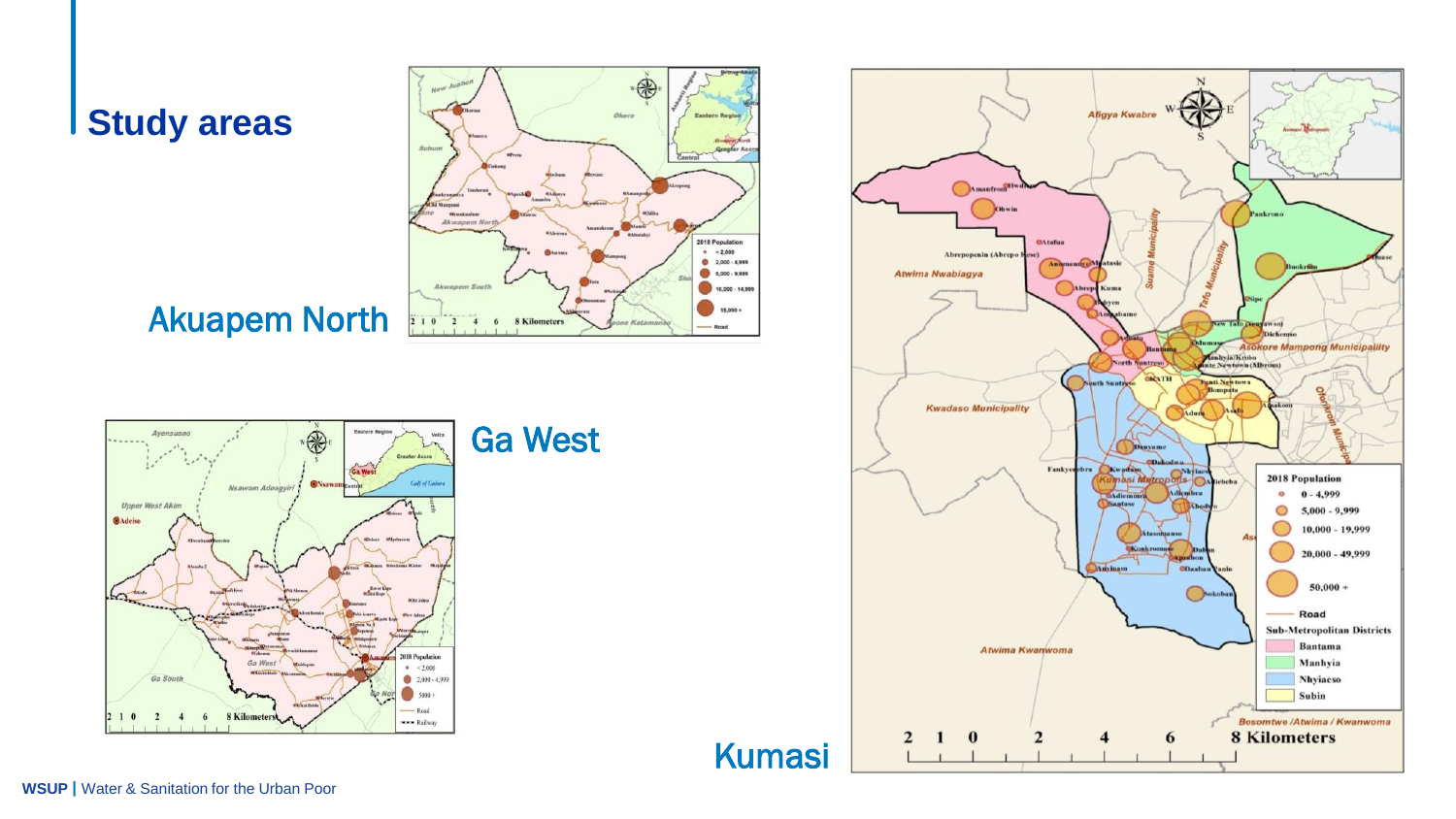## **Approach and methodology**

The study was conducted between May and November 2018 and utilised the following data gathering methods:

- ‒ Desk study
- ‒ Semi-structured interviews with key informant
- ‒ Focus Group Discussions
- ‒ Structured questionnaire administration to property owners

Key informants interviewed included:

- ‒ The Environmental Health and Sanitation Directorate of the MSWR
- ‒ Municipal Budget Officers
- ‒ Municipal Development Planning Officers
- ‒ Municipal Environmental Health Officers
- ‒ Landlords and Landladies Associations

This approach provided a comprehensive picture of how the policy has been implemented in the two Municipalities and prospects for its implementation in the Kumasi Metropolis.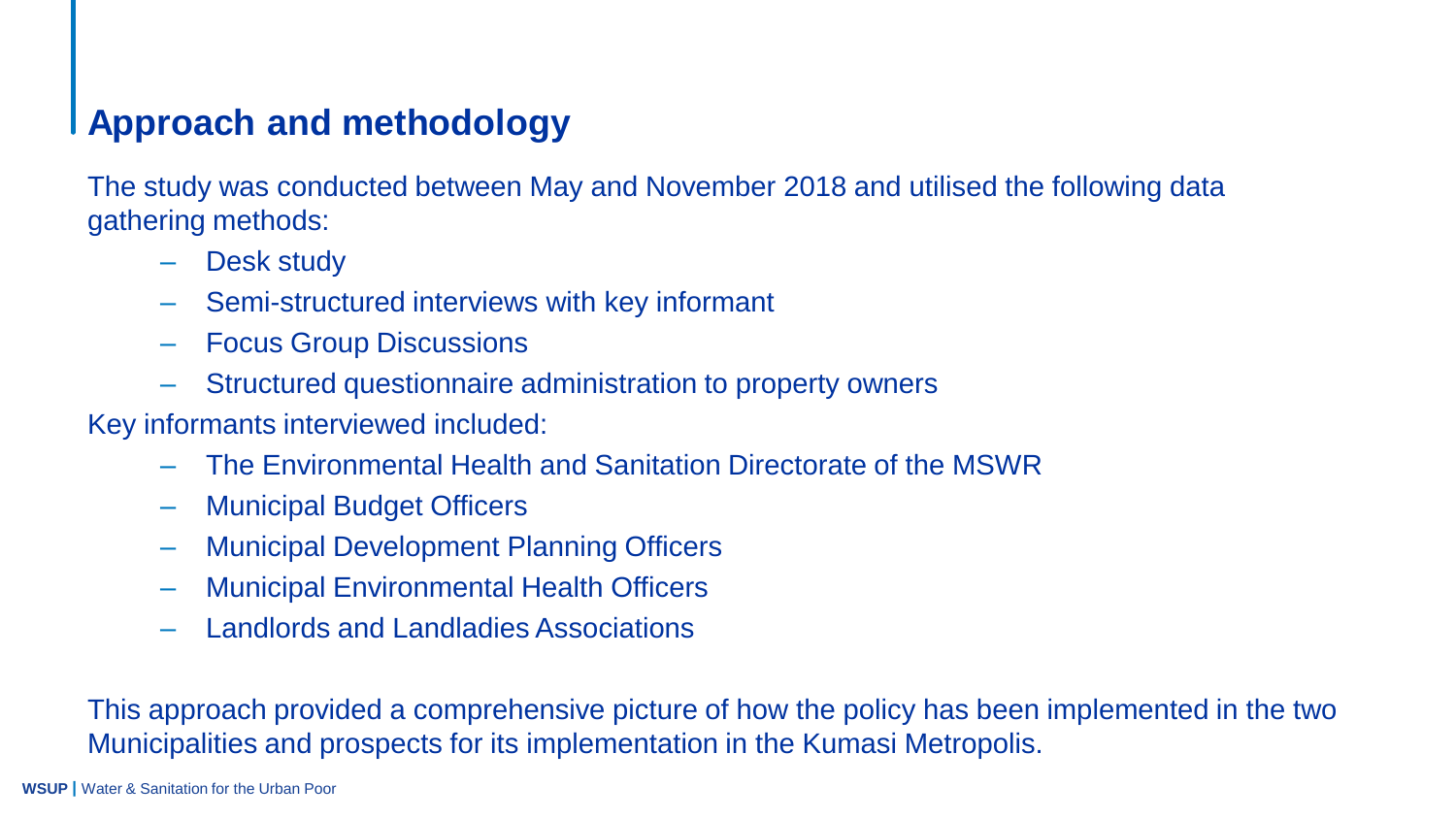#### **Assemblies' perspectives on what constitutes sanitation**

Both Akuapem North and Ga West Municipal Assemblies define sanitation to include a broad range of activities that promote environmental health.

- ‒ Collection and sanitary disposal of wastes, including solid wastes, liquid wastes, excreta, industrial wastes, health-care and other hazardous wastes;
- ‒ Storm-water drainage;
- ‒ Cleansing of thoroughfares, markets and other public spaces;
- Control of pests and vectors of disease;
- ‒ Food hygiene;
- ‒ Environmental sanitation education;
- ‒ Inspection and enforcement of sanitary regulations;
- Disposal of the dead;
- ‒ Control of rearing and straying of animals;
- ‒ Monitoring the observance of environmental standards (Ministry of Local Government and Rural Development, 2010)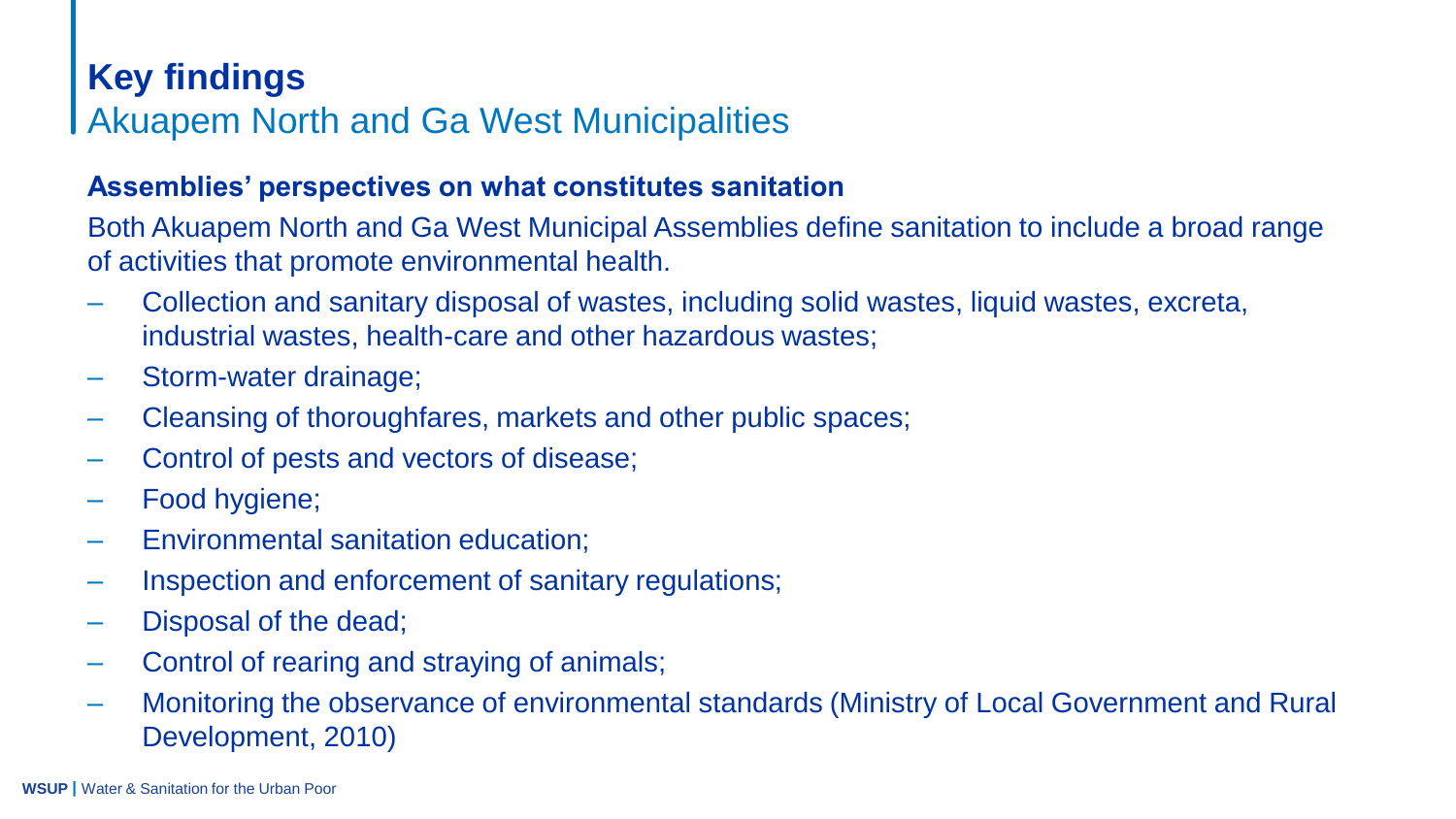#### **Taxpayers' attitudes to the property rate**

- ‒ Most taxpayers in the two municipalities have a positive attitude towards property rate, in terms of their awareness, willingness and actual commitment to its payment.
- ‒ The level of property owners' awareness about property rate is very high, particularly in Akuapem North where 96% of respondents said they were aware.
- ‒ The proportion of property owners who are willing to pay property rate is less than the proportion that is aware of the existence of the tax.
- ‒ The main reasons cited by property rate defaulters for non-payment were:
	- ‒ either revenue collectors of the Assemblies failed to go to them to collect it or nobody had ever requested them to pay the rate.
	- ‒ respondents did not trust the Assemblies to put funds generated from property rate to good use or utilize the funds in a manner that would benefit them (respondents).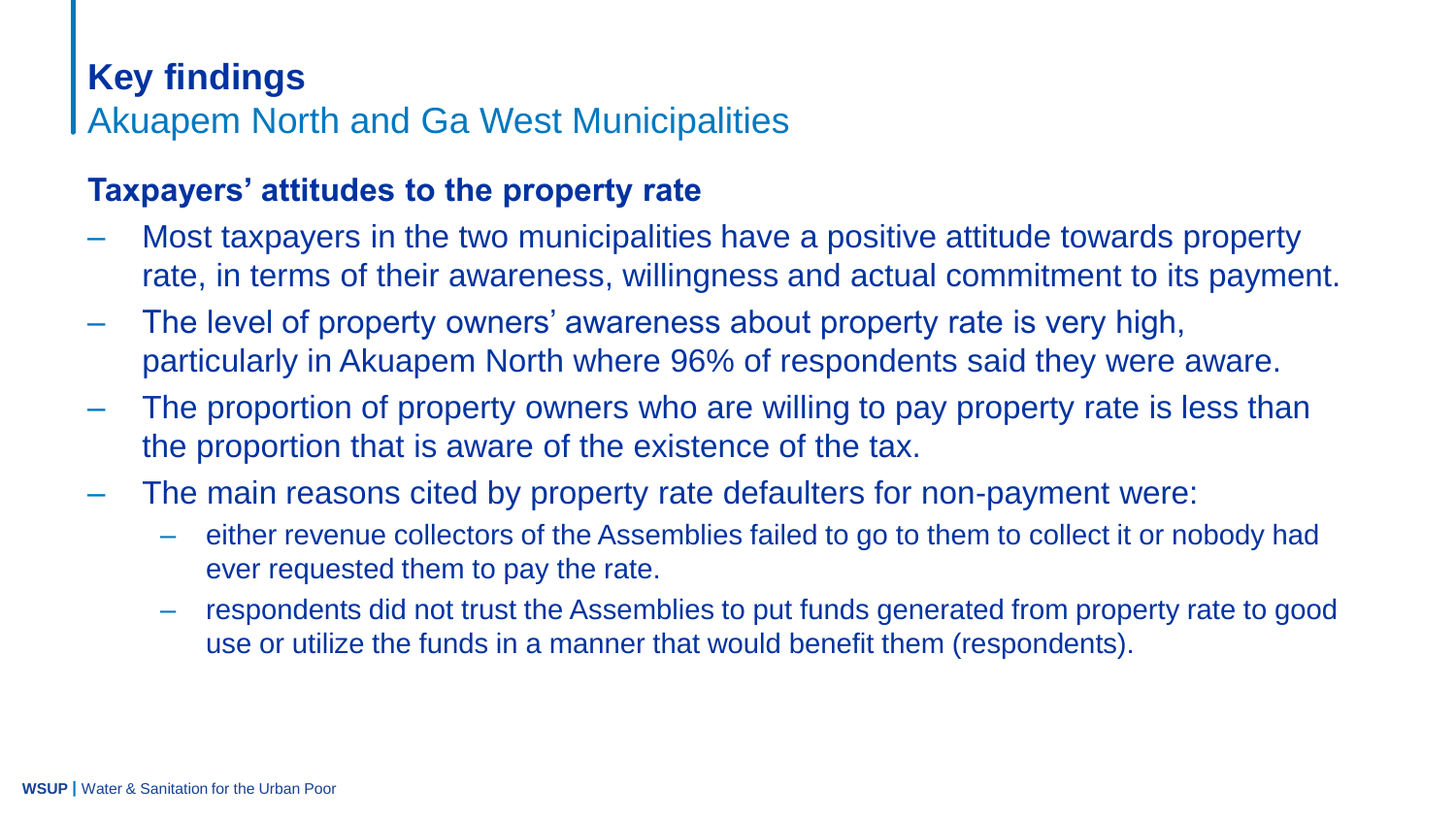#### **Messaging of the sanitation surcharge policy to taxpayers**

- ‒ The policy had not been effectively communicated to taxpayers since an overwhelming majority (98–99%) of property owners were not aware of it
- ‒ However, Assembly officials in both municipalities indicated taxpayers had duly been informed about sanitation surcharge
- ‒ Communication methods on surcharge to property owners are:
	- ‒ Invitation of representatives of property owners and other taxpayers to the Assembly during fee fixing sessions;
	- ‒ Directing Assembly Members and the sub-district structures (Town/Area Councils) to relay information about sanitation surcharge and other policies of the Assembly to communities within their jurisdiction; and
	- ‒ Public announcements using the Assembly's information vans.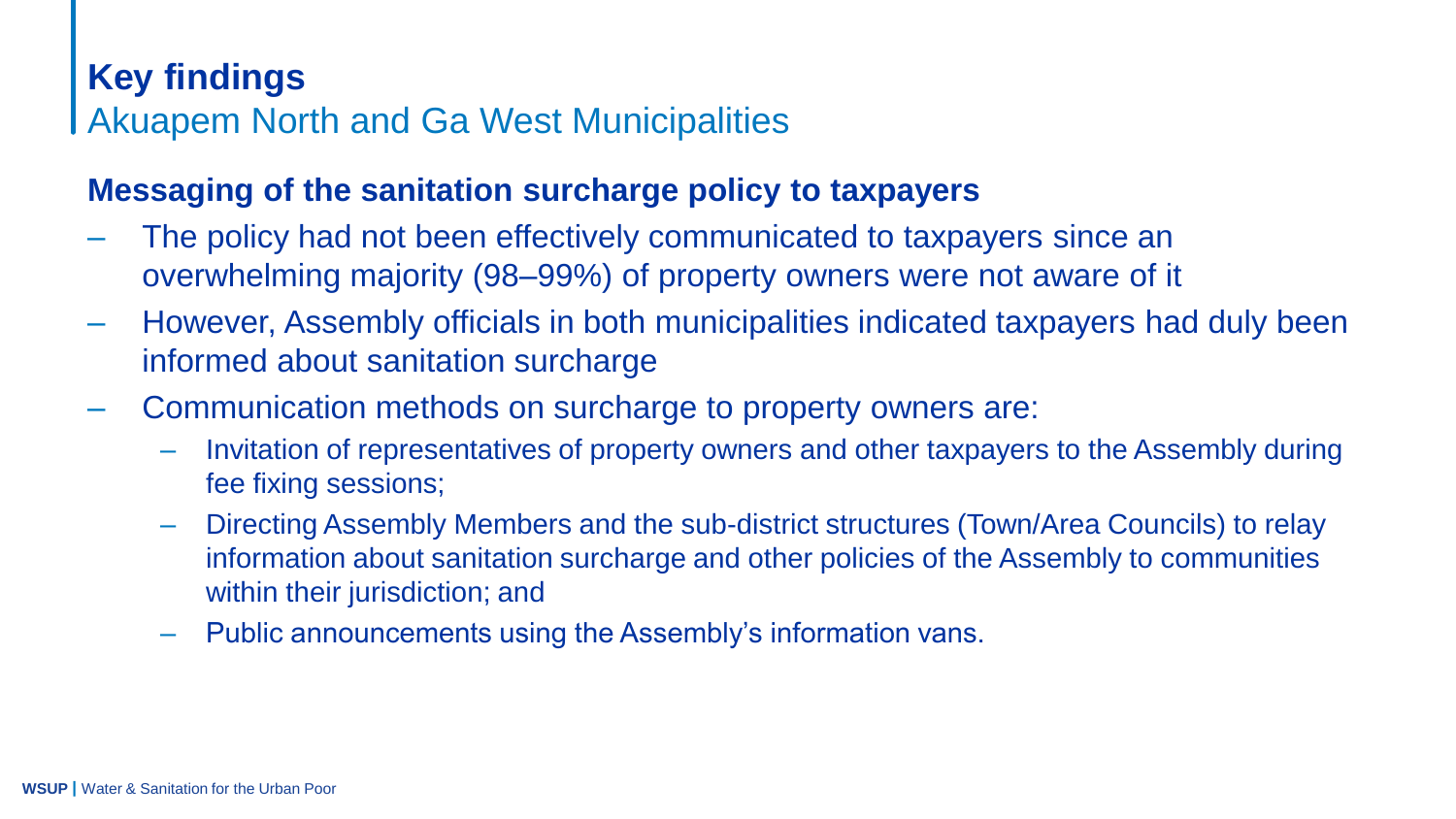#### **Decision-makers' attitudes towards the sanitation surcharge**

- Decision-makers indicated that the sanitation surcharge is a good policy that has the potential to improve sanitation service delivery.
- ‒ Despite this acceptance of the policy, commitment to its implementation was very low, which could also mean that issues of sanitation are not a top priority for the Assemblies.
- ‒ The low level of commitment to implementation of the policy was evident in the failure of the Assemblies to put in measures to track the collection, disbursement and utilization of proceeds from sanitation surcharge.
- ‒ Revenue collected through the surcharge is not ring-fenced for sanitation improvement.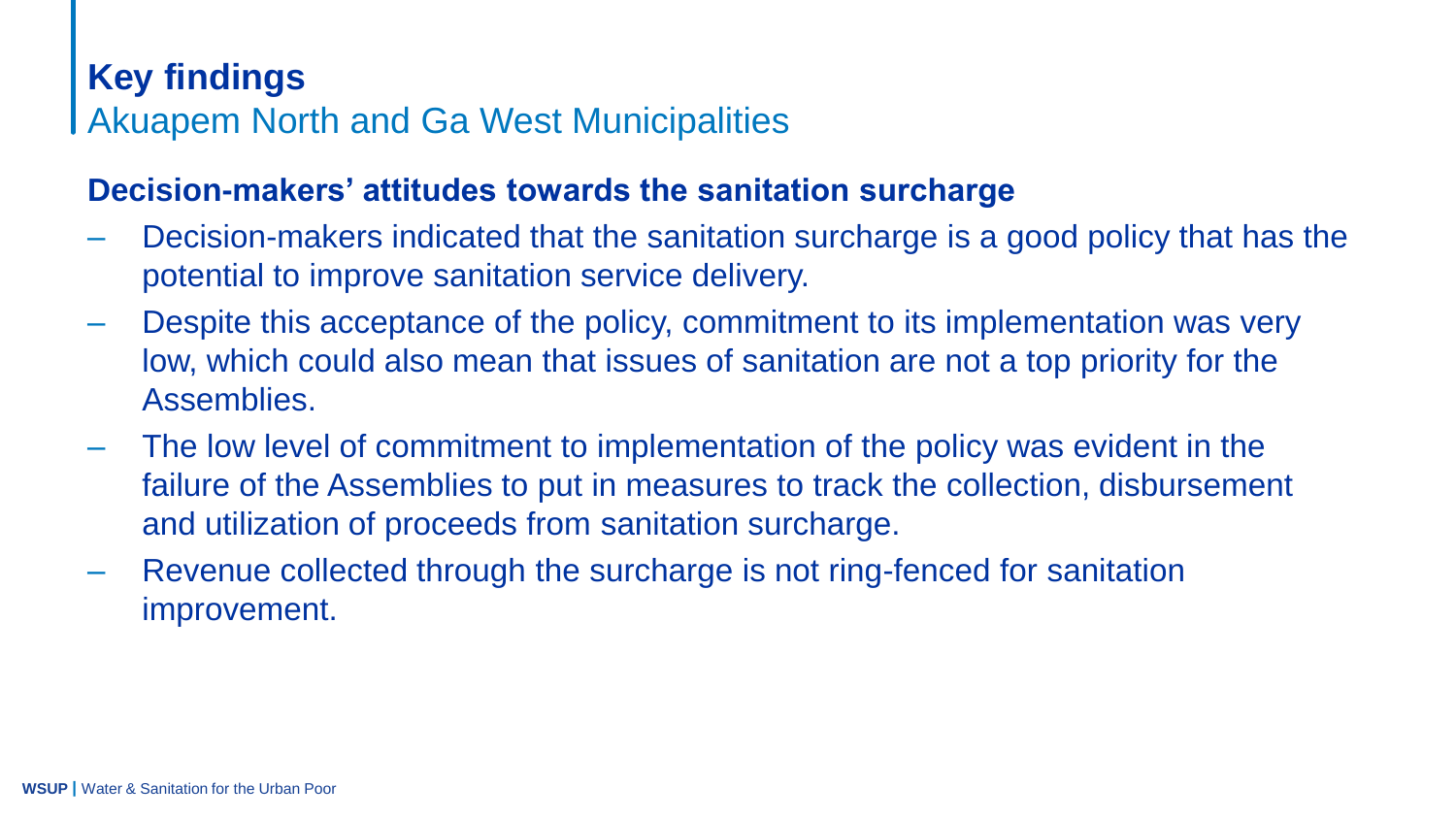#### **Taxpayers' attitudes towards the sanitation surcharge**

- ‒ Most taxpayers are opposed to sanitation surcharge. A small minority (21-23%) of property owners in the two municipalities explicitly expressed willingness to pay.
- ‒ Among property owners who expressed their willingness to pay something extra for sanitation improvement, males were more likely to be willing than females.
- ‒ Property owners with at least primary education were more likely to be willing than those without formal education while those whose household income belonged to the fifth quintile were more willing than those in other income brackets.
- ‒ However, in Ga West, willingness to pay did not have a statistically significant association with gender, education or income.
- ‒ The level of taxpayers' support for the sanitation surcharge policy in the two municipalities is generally low.
- ‒ However, most few taxpayers who knew about the policy said they supported it. This implies that stepping up awareness creation and sensitisation among taxpayers could increase their support for the policy.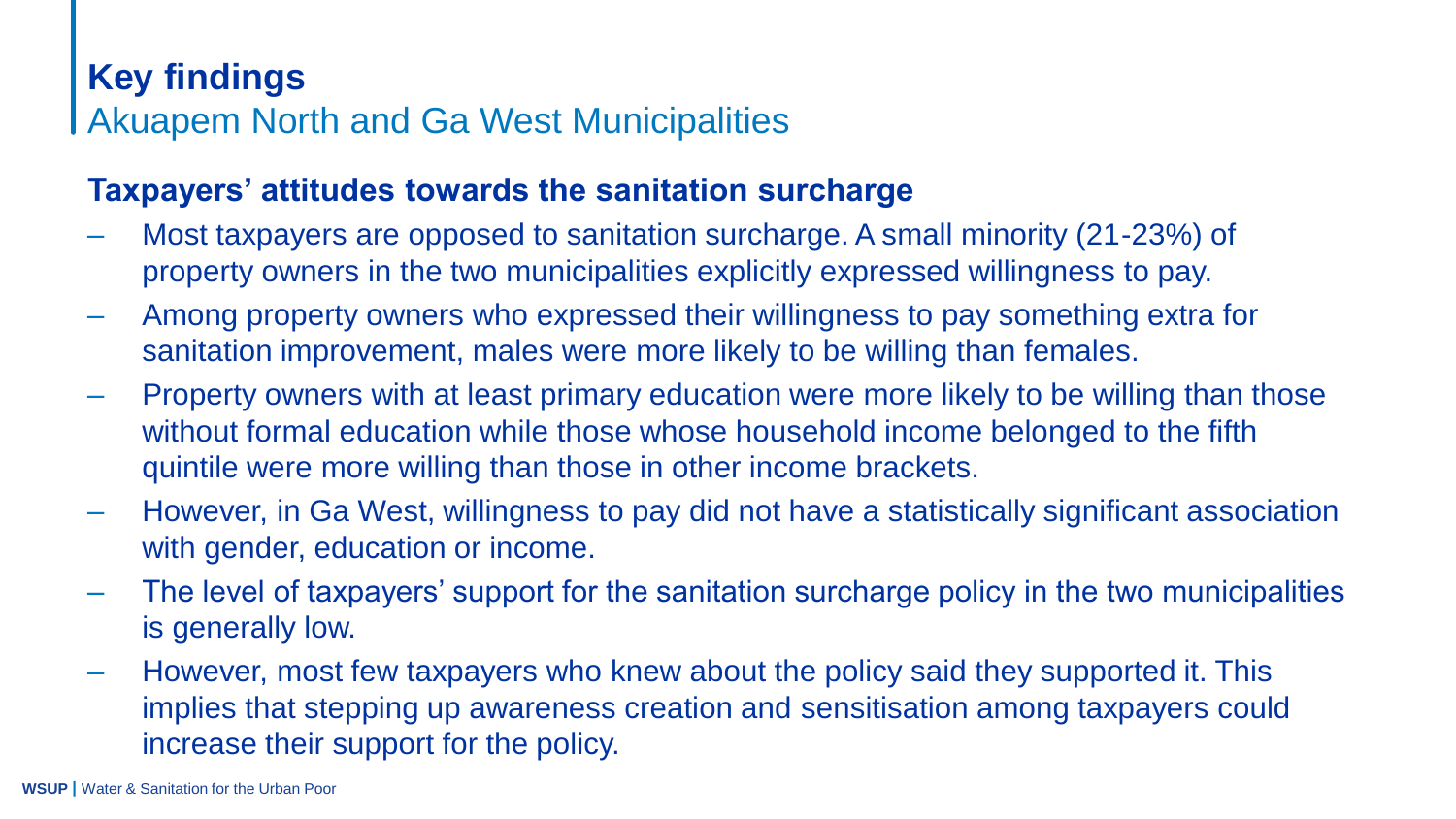#### **Stakeholders' attitudes towards pro-poor spending on sanitation**

- ‒ Officials of both Akuapem North and Ga West Municipal Assemblies indicated their support for pro-poor spending of revenues generated from sanitation surcharge.
	- ‒ However, there had not been any conscious effort or commitment on the part of the assemblies to ensure that this happened in reality.
	- ‒ Officials believe that the Assemblies' spending on sanitation had always been pro-poor by default. This was because, although the rich pay more in property rate than the poor (since the former occupy high-value properties), most of the sanitation services delivered by the Assemblies benefit poor households, especially in the provision of solid waste and toilet facilities.
- ‒ Despite their general opposition to sanitation surcharge, most property owners in both municipalities support the idea of spending proceeds from the surcharge in a pro-poor manner.
	- ‒ However, there is a significant minority (one-fifth) of property owners who oppose the policy because they do not trust the Assembly to use proceeds from the surcharge for the intended purpose or they think such spending is not their priority.
	- ‒ Others also think the rich are not responsible for financing sanitation in poor communities.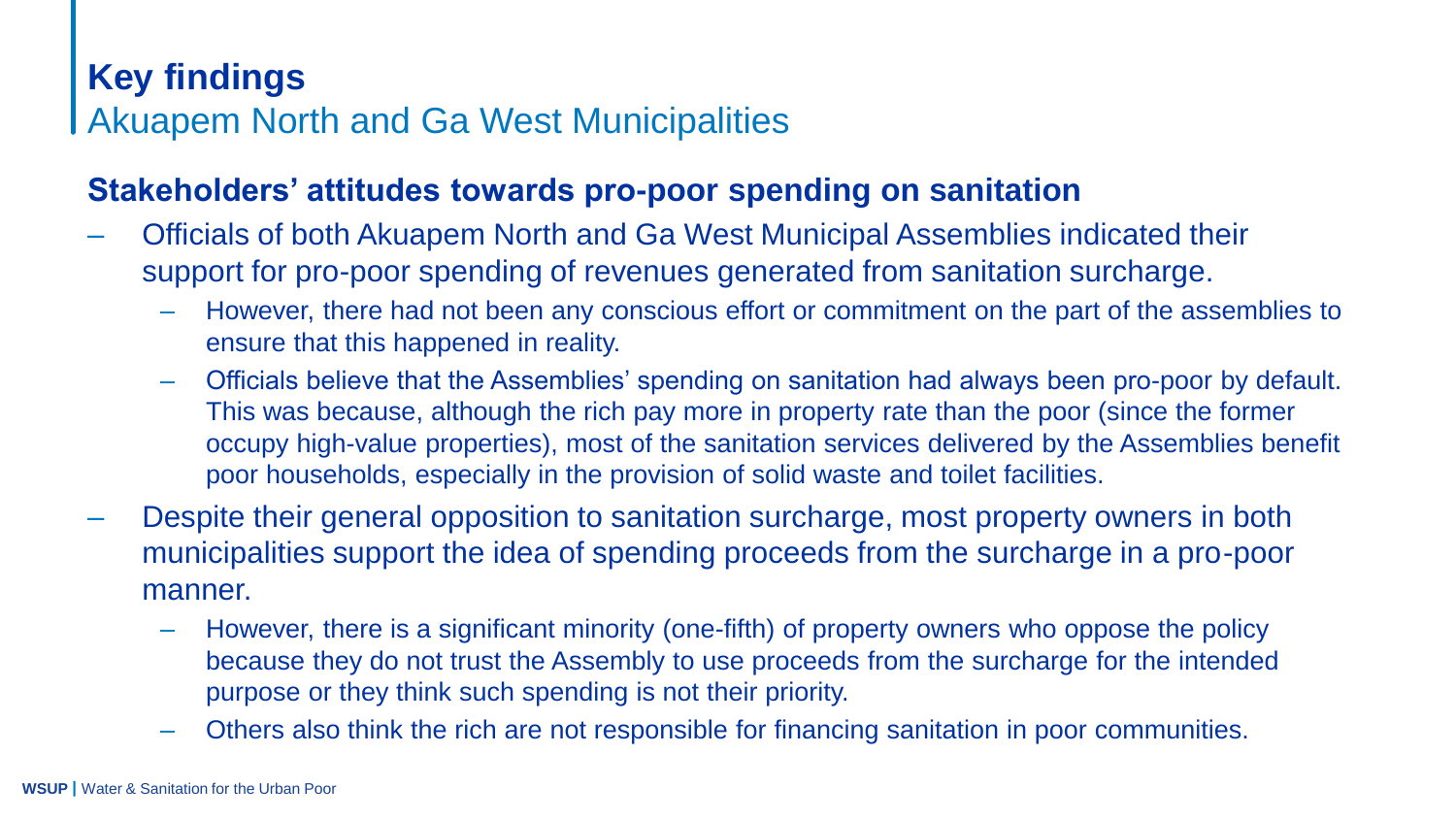#### **Mobilisation and management of revenue from the sanitation surcharge**

- ‒ Assessing the contribution of the sanitation surcharge to revenue generation and expenditure on sanitation has been difficult because revenue from the surcharge has not been ring-fenced.
- ‒ IGF spending on sanitation, of which sanitation surcharge forms a small portion, accounts for less than 10% of the Assembly's total expenditure on sanitation.
- ‒ Neither Assembly has reviewed their sanitation surcharge (flat rate of GHS5 / 10%) per property since their introduction in 2013 and 2016 respectively.
- ‒ In Ga West, the Assembly's performance in mobilizing revenue from property rate has been poor and this translates into poor performance in sanitation surcharge collection.
- ‒ Close to half of property owners admitted they did not pay property rate, and about onefifth of those who claimed to be paying the rate had defaulted payment for at least two years.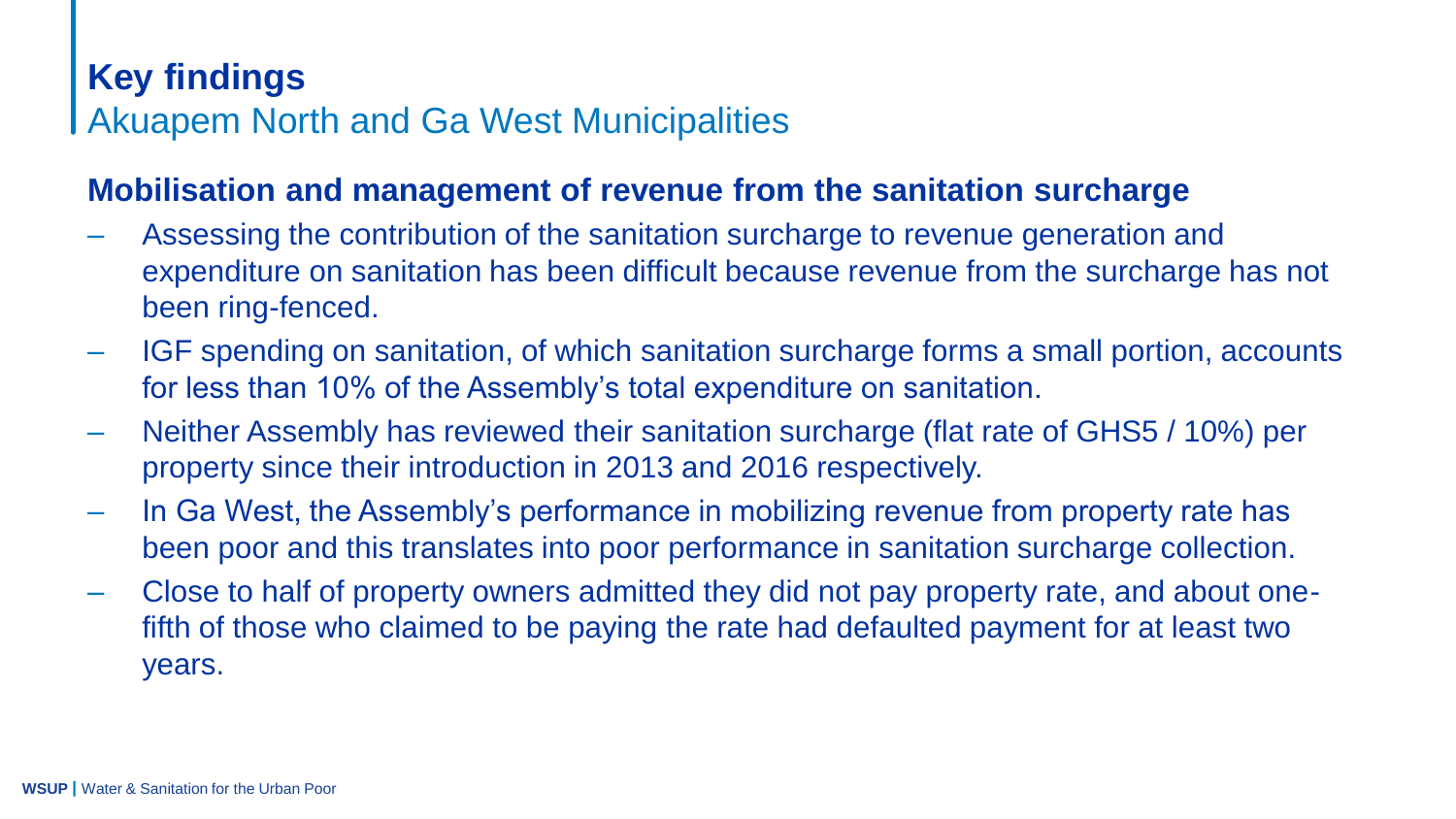## **Key findings** Kumasi Metropolitan Assembly

#### **Taxpayers' attitudes towards the property rate**

- ‒ Most taxpayers in Kumasi have a positive attitude towards property rate in terms of their awareness, willingness and actual commitment to its payment.
- ‒ The level of property owners' awareness about property rate is very high—99% of respondents said they were aware.
- ‒ The proportion of property owners who said they paid their property rate was higher than the proportion that expressed willingness to pay.
- ‒ The main reasons cited by property rate defaulters for non-payment were:
	- ‒ Either revenue collectors of the Assembly failed to go to them to collect it or nobody had ever requested them to pay the rate.
	- ‒ Taxpayers did not trust the Assemblies to put funds generated from property rate to good use or utilize the funds in a manner that would benefit them (respondents).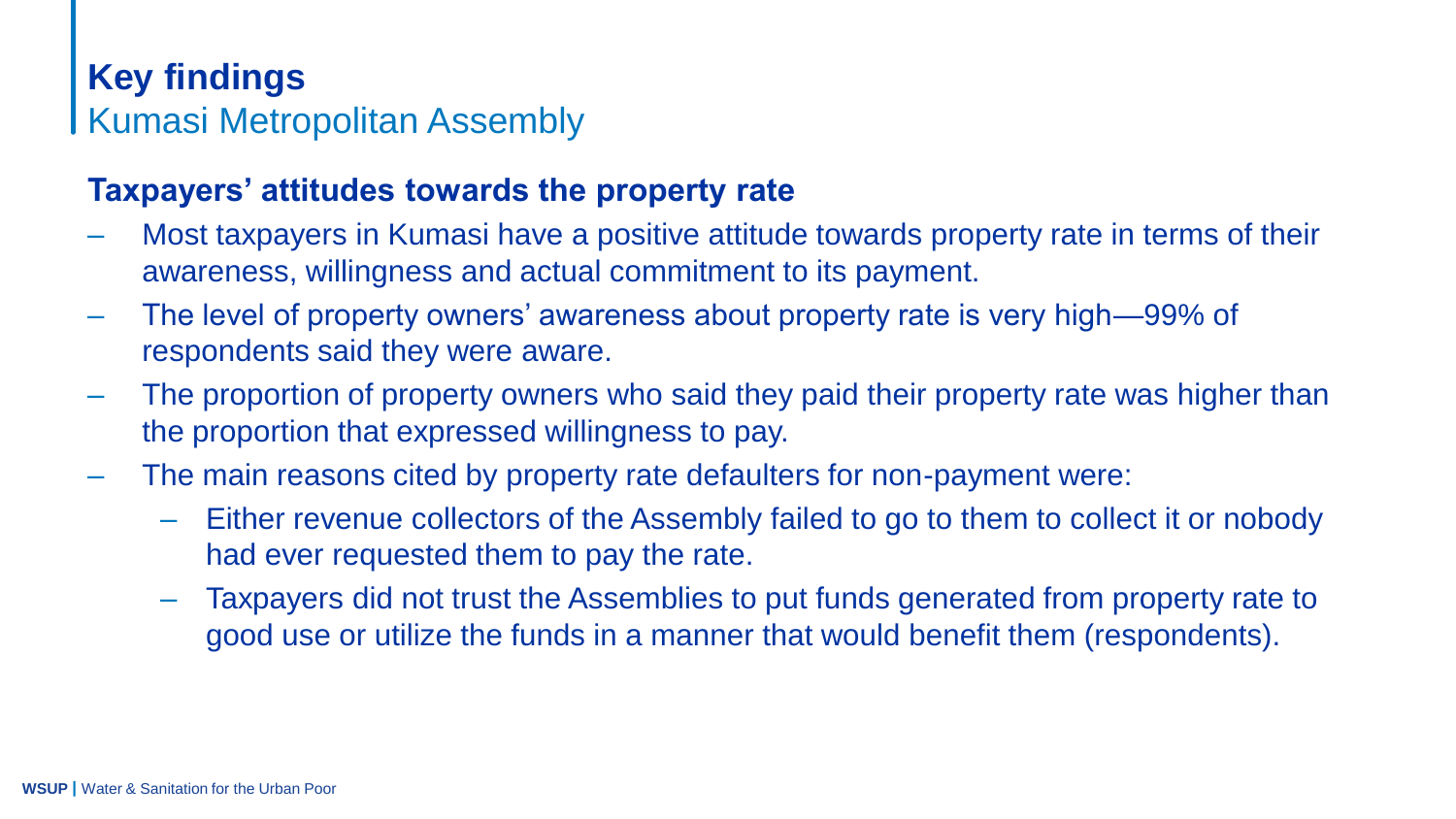## **Key findings** Kumasi Metropolitan Assembly

#### **Stakeholders' attitudes towards pro-poor spending on sanitation**

- ‒ Officials of the Kumasi Metropolitan Assemblies indicated their support for pro-poor spending of revenues generated from sanitation surcharge.
- ‒ The proportion of property owners who support the idea of spending proceeds from sanitation surcharge in a pro-poor manner, should such a policy be introduced to the city, was less than half (43%).
- ‒ Over a third (38%) of them were explicitly opposed to it because:
	- ‒ They did not trust the Assembly to make good use of revenue (33%);
	- ‒ They thought the construction of toilets is the responsibility of landlords (32%);
	- ‒ They would not benefit from it directly (13%).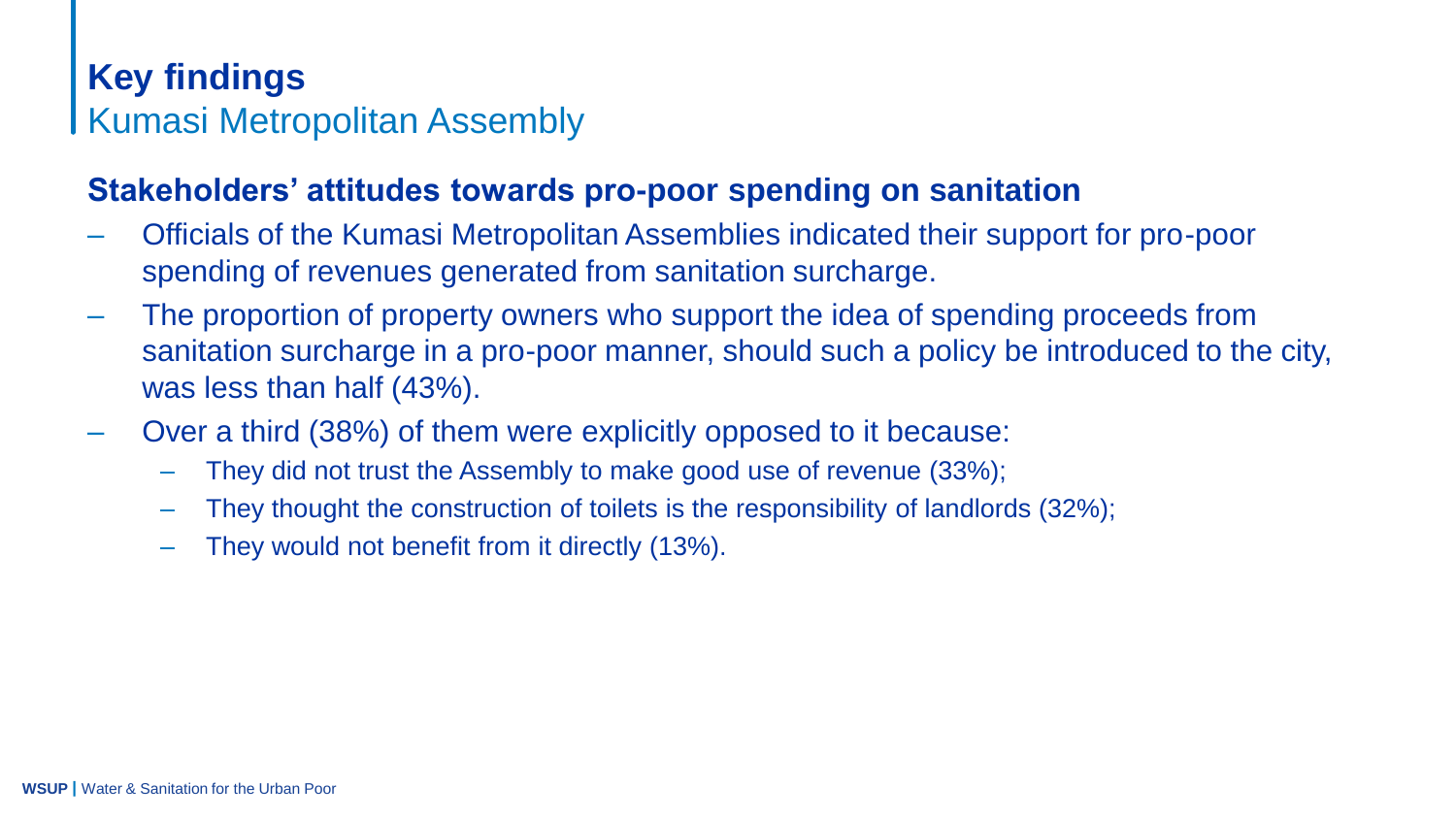### **Conclusion**

- The study sought to shed light on how the attitudes of policymakers (technocrats) and taxpayers (property owners) might affect the policy of imposing sanitation surcharges on property owners using property rate as a channel for collection.
- ‒ Policymakers' acceptance and approval of pro-poor sanitation surcharge have failed to translate into effective implementation of the policy, mainly as a result of lack of commitment on the part of technocrats and failure to appoint somebody to champion and coordinate the implementation process.
- ‒ Level of compliance with property rate payment is low in Ga West, mainly as a result of the failure of the Assembly to demand payment from them as well as mistrust in the Assembly.
- ‒ Property owners' support for the pro-poor sanitation policy was found to be fairly high in the two municipalities but quite low in the Kumasi Metropolis.
- ‒ Some property owners did not support the policy because of mistrust and negative perceptions about the Assemblies. Therefore, in order for the sanitation surcharge to receive popular support, there is the need for the Assemblies to address the issues of public mistrust and negative perceptions.
- Lack of effective communication and engagement with taxpayers.